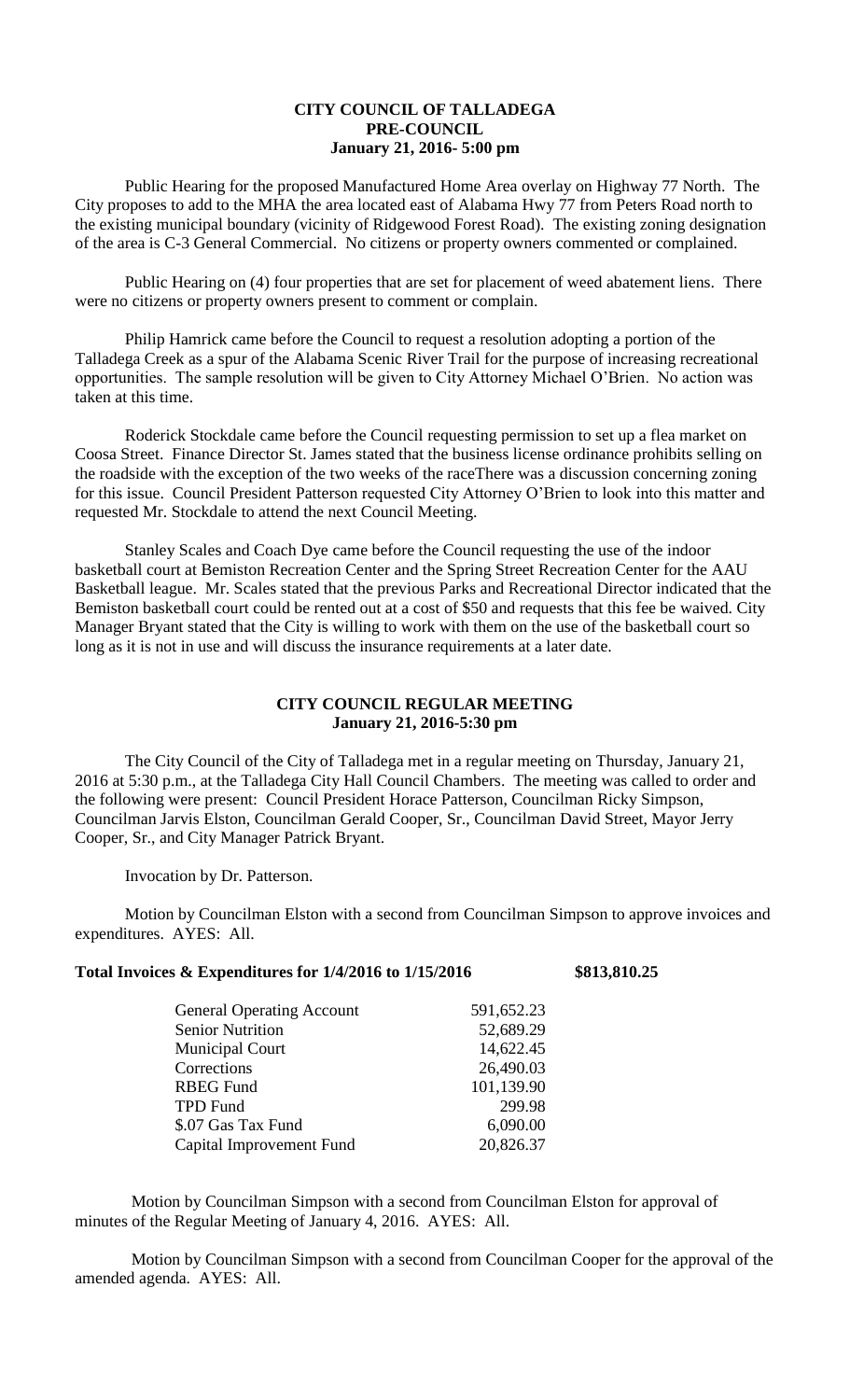Council President Patterson deferred to City Manager Bryant to present the 90 Day Plan. This plan consists of work items of community-wide importance which staff can either begin or fully execute during the first quarter of the 2016 calendar year. Reading from his memo, City Manager Bryant listed several items which staff will be working on.

Council President Patterson deferred to City Manager Bryant concerning a discussion of the Recreation fees. City Manager Bryant stated that at the last meeting it was requested of him to answer two questions. What would be the impact to the budget if the \$4 per day cost and \$15 per month per person membership were to be waived and how were those rates established. If the fees were to be eliminated the impact would be \$6,000-\$8,000. The rates were established by the department itself and were never brought forth to Council for consideration. City Manager Bryant recommended that the Council provide feedback as to the general direction they wish to see the fees set and a fee schedule will be brought forth for consideration at a later date. Council President Patterson requested that the fees and membership fee be waived for students K-12 and asked City Manager Bryant to look into this request.

**Ordinance No. 1809** – Amending the Talladega Zoning Ordinance No. 1120 to include a Manufactured Home Area (MHA) overlay along Alabama Highway 77 North.

Motion by Councilman Simpson with a second from Councilman Street for Immediate Consideration of Ordinance #1809. Roll Call. AYES: All.

Motion by Councilman Simpson with a second from Councilman Cooper for reading of the heading only. Roll Call. AYES: All.

AN ORDINANCE AMENDING ORDINANCE NO. 1120, AS AMENDING BY ORDINANCES HERETOFORE ADOPTED, SAID ORDINANCE, AND THE AMENDMENTS RELATED THERETO, BEING ENTITLED, "TALLADEGA, ALABAMA, ZONING ORDINANCE," AS FOLLOWS, AND IN NO OTHER PARTICULARS

Motion by Councilman Elston with a second from Councilman Simpson for the adoption of Ordinance #1809. Roll Call. AYES: All.

**Ordinance No. 1810** – Designating the beginning and ending points of North Street East and North Street West and regulate the type of motor vehicle and speed limits. **REMOVED**

**Ordinance No. 1811** – Amending the Fiscal Year 2015-2016 Budget for City Manager and Purchasing Departments

Motion by Councilman Street with a second from Councilman Cooper for Immediate Consideration of Ordinance #1811. Roll Call. AYES: All.

Motion by Councilman Street with a second from Councilman Cooper for reading of the heading only. Roll Call. AYES: All.

AN ORDINANCE AMENDING THE OFFICIAL ANNUAL BUDGET FOR THE CITY OF TALLADEGA, ALABAMA, FOR THE FISCAL YEAR BEGINNING 1 OCTOBER 2015 AND ENDING 30 SEPEMBER 2016

Motion by Councilman Street with a second from Councilman Simpson for the adoption of Ordinance #1811. Roll Call. AYES: Councilman Patterson, Councilman Simpson, Councilman Cooper, Councilman Street NAYS: Councilman Elston

**Resolution #3770 – Resolution #3773** approving weed abatement liens on 4 properties.

**Resolution #3774** approving a contract with Pitney Bowes for a postal meter machine.

**Resolution #3775** approving the purchase of a table at the Annual Chamber of Commerce Luncheon.

**Resolution #3776** approving an agreement with Talladega College for their use of the Ben E. Bruner Sports Complex from January 1, 2016 through September 30, 2016.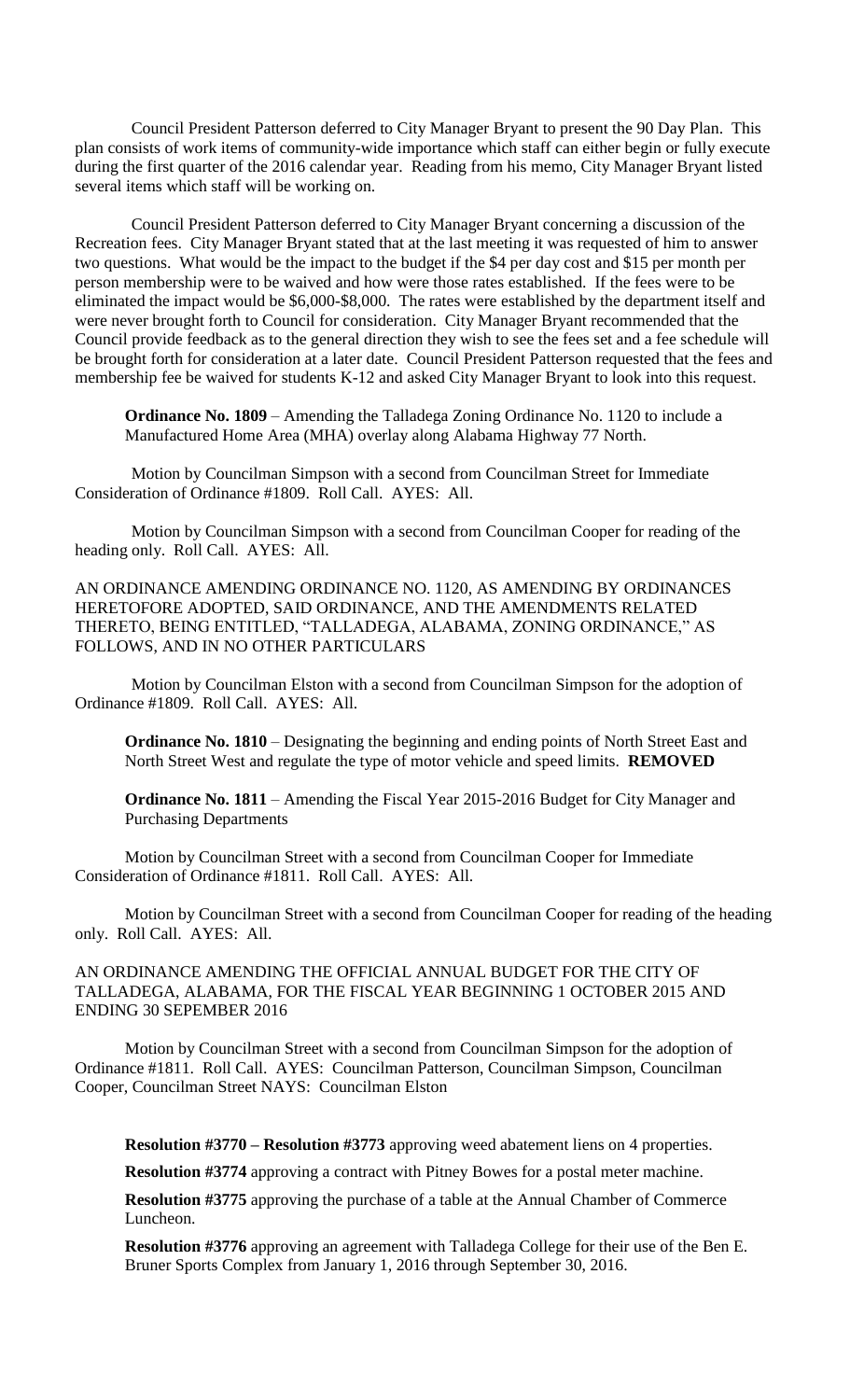**Resolution #3777** approving an agreement with Talladega College for their use of the Spring Street Recreation Center indoor pool from January 1, 2016 through September 30, 2016.

**Resolution #3778** approving a Capital Improvement Budget allocation of \$25,000 for the renovation of City Hall for the Human Resources Department.

**Resolution #3779** approving a contract with Tillman, Allen and Sizemore LLC for appraisal services for the Coosa and West Bridges and the Brignoli Culvert projects at a cost not to exceed \$12,750.00.

**Resolution #3780** approving a contract with A&G Fencing for fencing at the Recycle Center for a cost of \$8,000.

**Resolution #3781** approving a contract with Armbrester Electric for lighting installation at the Recycle Center for a cost of \$24,302.97.

**Resolution #3782** approving a contract with Municipal Workers Compensation Fund, Inc. for the City's workers compensation coverage for a cost of \$222,540.00.

Motion by Councilman Elston with a second from Councilman Cooper for the approval of Resolution #3770 to Resolution #3782. Roll Call. AYES: All.

Motion by Councilman Cooper with a second from Councilman Simpson to approve the invoices and expenditures for the Water Department. AYES: All.

| Water Department Expenditures for 1/6/16 to 1/14/16 | \$621,706.30 |
|-----------------------------------------------------|--------------|
| 203,053.43                                          |              |
| 415,981.62                                          |              |
| 2,671.25                                            |              |
|                                                     |              |

**Resolution #3783** approving a contract with Municipal Workers Compensation Fund, Inc. for the Water Department's workers compensation coverage for a cost of \$60,049.00.

**Resolution #3784** approving a contract with InSite Engineering for design services for the water line replacement project on Turner, Savory, Church and College Streets for an amount not to exceed \$85,200.00.

**Resolution #3785** approving a contract with InSite Engineering for I&I Study of sewers in the North Howard Area, Lake Joy Area, Brecon Circle Outfall Line to Howard along with distressed areas located on Fort Lashley and Dellwood Circle for a cost not to exceed \$194,300.00.

 Motion by Councilman Elston with a second from Councilman Cooper for the approval of Resolution #3783 to Resolution #3785. Roll Call. AYES: All.

Motion by Councilman Simpson with a second from Councilman Cooper for the approval of the Council meeting dates for the month of February. AYES: All.

City Manager Bryant commented that he would be on vacation from January 22-26 and named Finance Director St. Hames as Acting City Manager during this time.

Councilman Cooper thanked Mr. Campbell for starting work on the Braswell building.

Councilman Street thanked City Manager Bryant on his diligence on the 90 day plan.

Councilman Elston stated that he was saddened to hear that the Edythe J. Sims Park was not included on the 90 day plan. City Manager Bryant commented that the 90 day plan consisted of items that could be absorbed into the operating budget, most of the request for the park are capital improvements and would have to bring those back to the Council for approval before work can begin, however the requests are in for that work and will be brought before the Council. Councilman Elston requested that he be included on any correspondence in reference to Edythe J. Sims Park.

Citizen Wilby Wallace, Jr. came before the Council to request that the Council prohibit junk yards in the middle of town. Mr. Wallace stated that the area where the junk yard is located is infested with rodents and snakes, cars are stacked upon cars, cars are parked on the side of the road making it difficult to navigate, and stated that the area looks unattractive. City Manager Bryant commented that he will handle this issue starting tomorrow.